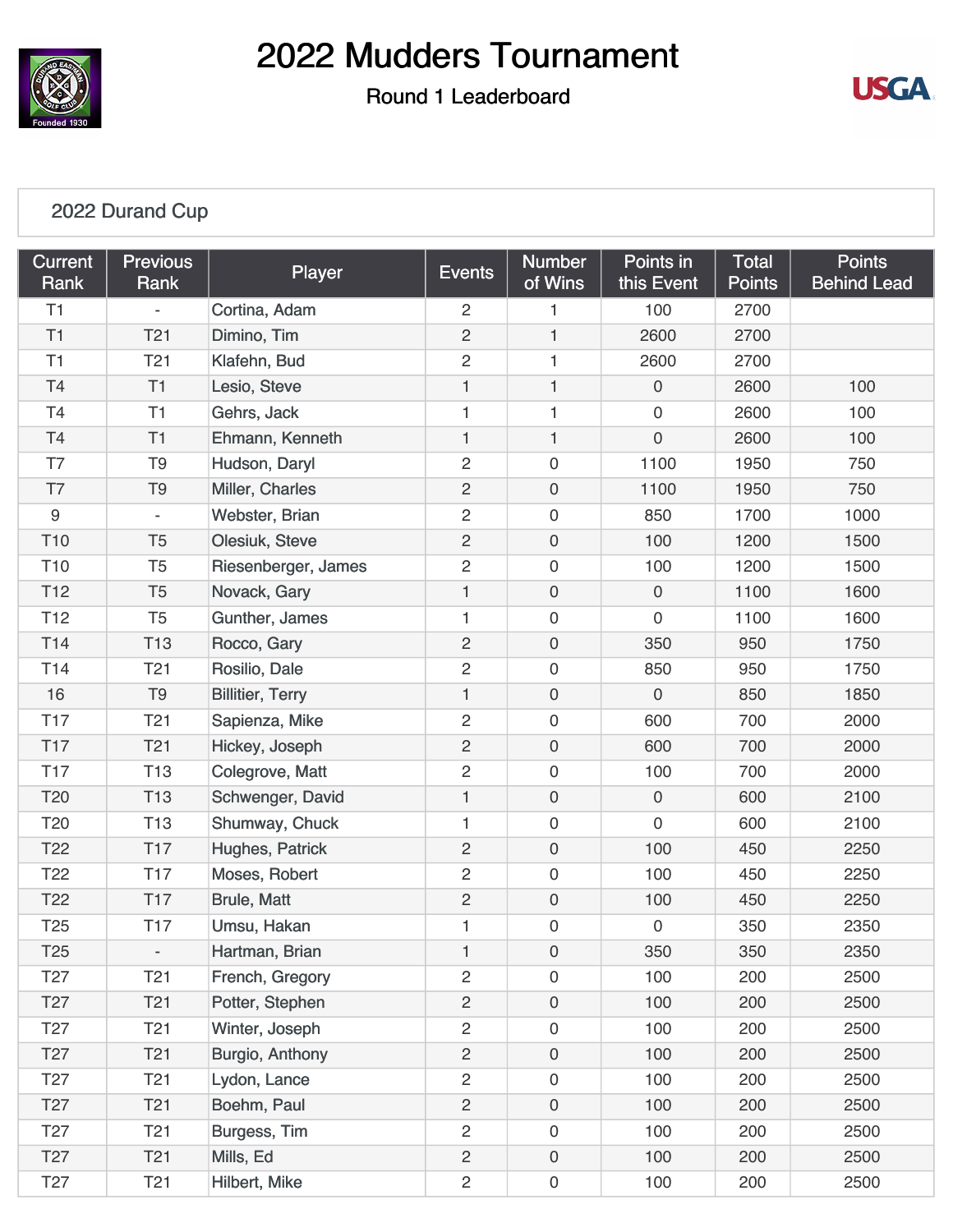

#### Round 1 Leaderboard



| T <sub>27</sub> | T <sub>21</sub>          | Phillips, Brian    | $\overline{2}$ | $\mathbf 0$         | 100                 | 200 | 2500 |
|-----------------|--------------------------|--------------------|----------------|---------------------|---------------------|-----|------|
| T <sub>27</sub> | T <sub>21</sub>          | Szucs, David       | $\overline{2}$ | $\mathbf 0$         | 100                 | 200 | 2500 |
| T <sub>27</sub> | T <sub>21</sub>          | D'Aurelio, Dave    | $\overline{c}$ | $\mathbf 0$         | 100                 | 200 | 2500 |
| T <sub>27</sub> | T <sub>21</sub>          | Yioulos, Dimitri   | 2              | $\boldsymbol{0}$    | 100                 | 200 | 2500 |
| T40             | $\overline{\phantom{a}}$ | Hewitt, Scott      | $\mathbf{1}$   | $\boldsymbol{0}$    | 100                 | 100 | 2600 |
| T40             | $\overline{\phantom{0}}$ | Marin, Ernesto     | 1              | $\mathbf 0$         | 100                 | 100 | 2600 |
| T40             | $\overline{a}$           | Smith, Nick        | $\mathbf{1}$   | $\mathbf 0$         | 100                 | 100 | 2600 |
| T40             | $\overline{\phantom{a}}$ | Turner, William    | 1              | $\mathbf 0$         | 100                 | 100 | 2600 |
| T40             | $\overline{\phantom{a}}$ | Hartman, Robert    | $\mathbf{1}$   | $\mathbf 0$         | 100                 | 100 | 2600 |
| T40             | $\overline{\phantom{0}}$ | Torres, Julio      | 1              | $\mathbf 0$         | 100                 | 100 | 2600 |
| T40             | $\overline{a}$           | Allen, Scott       | $\mathbf{1}$   | $\mathbf 0$         | 100                 | 100 | 2600 |
| T40             | $\overline{\phantom{a}}$ | Weissend, James    | 1              | $\boldsymbol{0}$    | 100                 | 100 | 2600 |
| T40             | $\overline{\phantom{a}}$ | Loftus, Jim        | $\mathbf{1}$   | $\mathsf{O}\xspace$ | 100                 | 100 | 2600 |
| T40             |                          | Hart, John         | 1              | $\mathbf 0$         | 100                 | 100 | 2600 |
| T40             | T <sub>21</sub>          | Miller, Cal        | $\mathbf{1}$   | $\mathbf 0$         | $\mathsf{O}\xspace$ | 100 | 2600 |
| T40             | T <sub>21</sub>          | Pilskalns, John    | 1              | $\mathbf 0$         | $\boldsymbol{0}$    | 100 | 2600 |
| T40             | T <sub>21</sub>          | McCollough, G.     | $\mathbf{1}$   | $\mathsf{O}\xspace$ | 0                   | 100 | 2600 |
| T40             | T <sub>21</sub>          | Kinsky, Michael    | 1              | $\mathbf 0$         | $\mathsf{O}\xspace$ | 100 | 2600 |
| T40             | T <sub>21</sub>          | Newman, James      | $\mathbf{1}$   | $\mathbf 0$         | 0                   | 100 | 2600 |
| T40             | T <sub>21</sub>          | Priddy, Wayne      | 1              | $\boldsymbol{0}$    | $\mathsf{O}\xspace$ | 100 | 2600 |
| T40             | T <sub>21</sub>          | Lusardi, Joe       | $\mathbf{1}$   | $\boldsymbol{0}$    | 0                   | 100 | 2600 |
| T40             | T <sub>21</sub>          | Ehmann, Jason      | 1              | $\mathbf 0$         | 0                   | 100 | 2600 |
| T40             | T <sub>21</sub>          | Habes, John        | $\mathbf{1}$   | $\mathbf 0$         | 0                   | 100 | 2600 |
| T40             | T <sub>21</sub>          | Nichols, David     | 1              | $\boldsymbol{0}$    | 0                   | 100 | 2600 |
| T40             | T <sub>21</sub>          | Baker, Bruce       | $\mathbf{1}$   | $\mathbf 0$         | 0                   | 100 | 2600 |
| T40             | T <sub>21</sub>          | Leaderer, Dave     | 1              | $\mathbf 0$         | $\mathsf{O}\xspace$ | 100 | 2600 |
| T40             | T <sub>21</sub>          | Caramante, Richard | 1              | $\mathbf 0$         | $\mathsf{O}\xspace$ | 100 | 2600 |
| T40             | T21                      | Gramlich, Jim      | 1              | 0                   | 0                   | 100 | 2600 |
| T40             | T21                      | Vogler, William    | 1              | $\mathsf{O}\xspace$ | 0                   | 100 | 2600 |
| T40             | T <sub>21</sub>          | Amedeo, Brad       | 1              | $\mathbf 0$         | $\mathsf{O}\xspace$ | 100 | 2600 |
| T40             | T <sub>21</sub>          | Reetz, William     | 1              | $\mathbf 0$         | 0                   | 100 | 2600 |
| T40             | T <sub>21</sub>          | Napoli, Michael    | 1              | $\boldsymbol{0}$    | 0                   | 100 | 2600 |
| T40             | T <sub>21</sub>          | Carlucci, Jim      | $\mathbf{1}$   | $\mathsf{O}\xspace$ | $\mathsf{O}\xspace$ | 100 | 2600 |
| T40             | T <sub>21</sub>          | Krempin, Rick      | 1              | $\boldsymbol{0}$    | $\mathsf{O}\xspace$ | 100 | 2600 |
| T40             | T <sub>21</sub>          | Bongiovanni, Ron   | 1              | $\mathbf 0$         | 0                   | 100 | 2600 |
| T40             | <b>T21</b>               | Roland, John       | 1              | $\boldsymbol{0}$    | $\mathbf 0$         | 100 | 2600 |
| T40             | T <sub>21</sub>          | Lassig, Kenneth    | $\mathbf{1}$   | $\boldsymbol{0}$    | $\mathsf{O}\xspace$ | 100 | 2600 |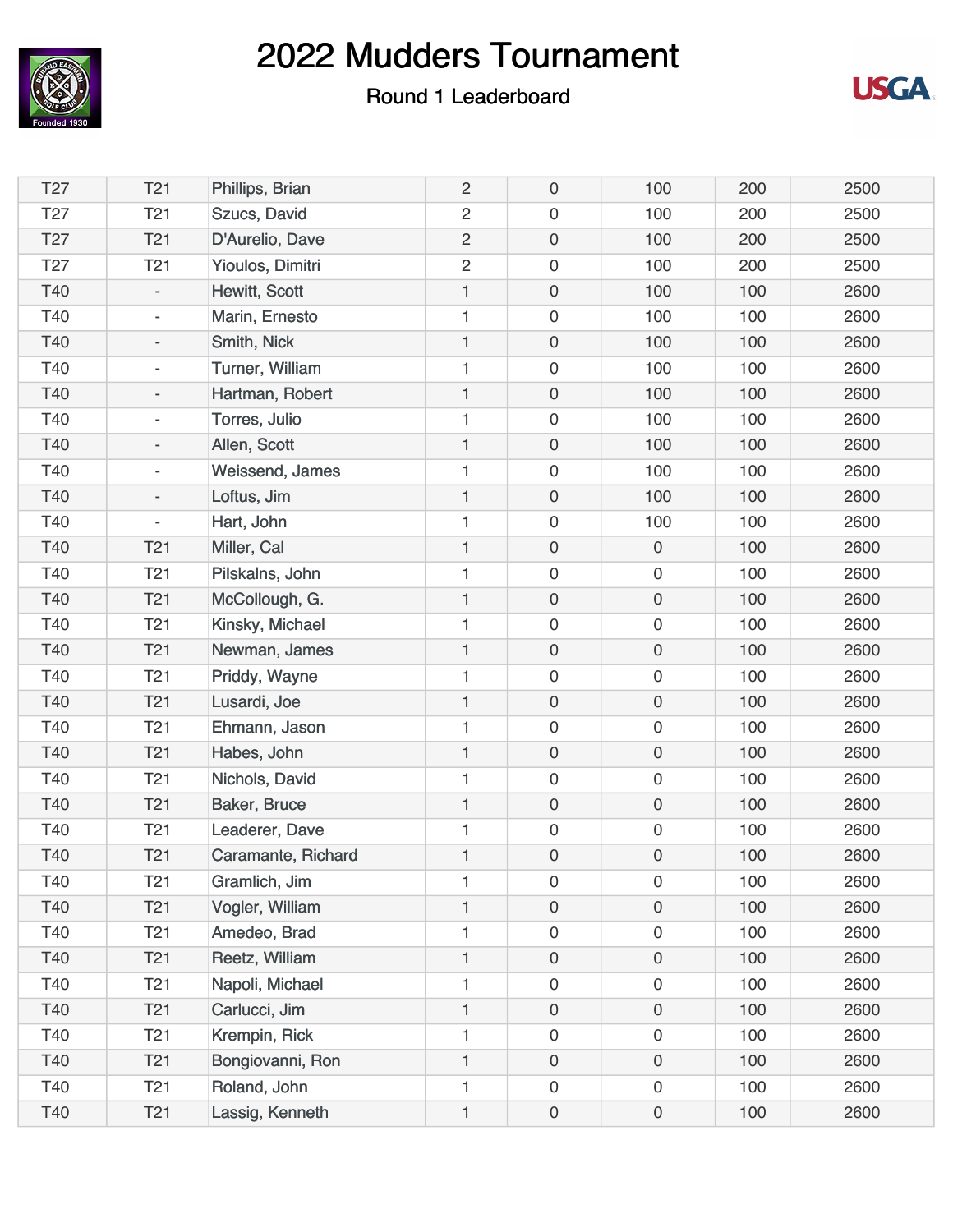

#### Round 1 Leaderboard



### [Player Purse Summary](https://static.golfgenius.com/v2tournaments/total_purse?league_id=8024874191205457230&round_id=8024874351864077501)

| Players            | <b>Purse this Round</b> | <b>Total Purse</b> |
|--------------------|-------------------------|--------------------|
| Sapienza, Mike     | \$102.00                | \$102.00           |
| Hartman, Robert    | \$100.00                | \$100.00           |
| Torres, Julio      | \$100.00                | \$100.00           |
| Klafehn, Bud       | \$94.50                 | \$94.50            |
| Dimino, Tim        | \$94.50                 | \$94.50            |
| Hartman, Brian     | \$91.50                 | \$91.50            |
| Webster, Brian     | \$85.50                 | \$85.50            |
| Rosilio, Dale      | \$85.50                 | \$85.50            |
| Hudson, Daryl      | \$67.50                 | \$67.50            |
| Miller, Charles    | \$67.50                 | \$67.50            |
| Hickey, Joseph     | \$27.00                 | \$27.00            |
| Colegrove, Matt    | \$25.00                 | \$25.00            |
| Rocco, Gary        | \$21.50                 | \$21.50            |
| Moses, Robert      | \$20.00                 | \$20.00            |
| Potter, Stephen    | \$19.00                 | \$19.00            |
| Hewitt, Scott      | \$19.00                 | \$19.00            |
| <b>Total Purse</b> | \$1,020.00              | \$1,020.00         |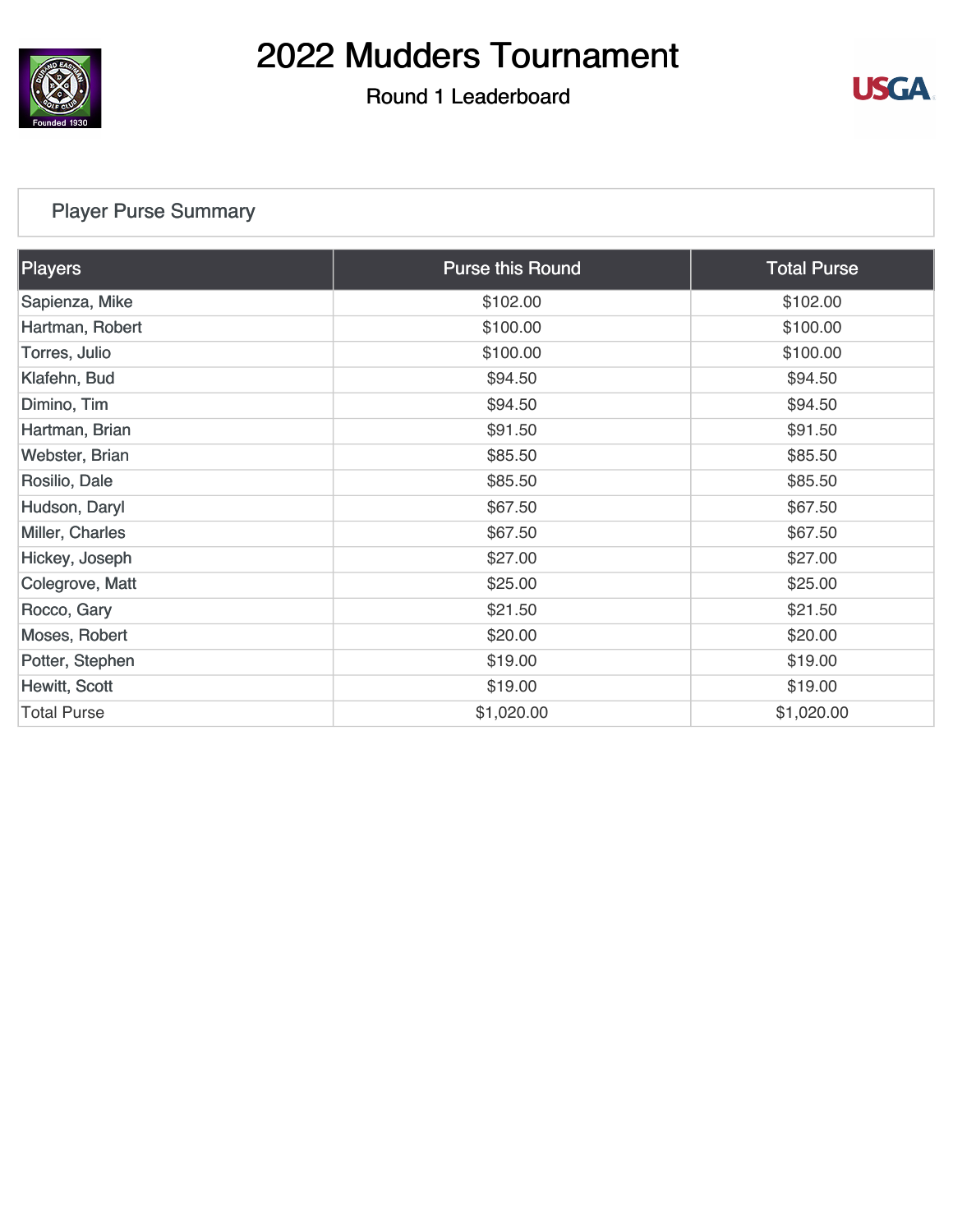

#### Round 1 Leaderboard



### [2 Man Net Best Ball + 4 Hole Net Aggregate](https://static.golfgenius.com/v2tournaments/8024874436152810532?called_from=&round_index=1)

| Pos.         | <b>Players</b>                                                | To Par<br><b>Net</b> | <b>Total</b><br><b>Net</b> | <b>Purse</b> |
|--------------|---------------------------------------------------------------|----------------------|----------------------------|--------------|
| 1            | Dimino, Tim + Klafehn, Bud<br>Durand Eastman Golf Club        | $-2$                 | 83                         | \$189.00     |
| $\mathbf{2}$ | Hudson, Daryl + Miller, Charles<br>Durand Eastman Golf Club   | $-2$                 | 83                         | \$135.00     |
| 3            | Webster, Brian + Rosilio, Dale<br>Durand Eastman Golf Club    | Ε                    | 85                         | \$81.00      |
| 4            | Sapienza, Mike + Hickey, Joseph<br>Durand Eastman Golf Club   | Ε                    | 85                         | \$54.00      |
| 5            | Rocco, Gary + Hartman, Brian<br>Durand Eastman Golf Club      | $+1$                 | 86                         | \$43.00      |
| 6            | Potter, Stephen + Hewitt, Scott<br>Durand Eastman Golf Club   | $+2$                 | 87                         | \$38.00      |
| 7            | Marin, Ernesto + Burgio, Anthony<br>Durand Eastman Golf Club  | $+2$                 | 87                         | \$0.00       |
| $\,8\,$      | Colegrove, Matt + Lydon, Lance<br>Durand Eastman Golf Club    | $+2$                 | 87                         | \$0.00       |
| 9            | Hilbert, Mike + Hughes, Patrick<br>Durand Eastman Golf Club   | $+3$                 | 88                         | \$0.00       |
| 10           | Yioulos, Dimitri + Moses, Robert<br>Durand Eastman Golf Club  | $+3$                 | 88                         | \$0.00       |
| 11           | Cortina, Adam + Smith, Nick<br>Durand Eastman Golf Club       | $+3$                 | 88                         | \$0.00       |
| 12           | Mills, Ed + Turner, William<br>Durand Eastman Golf Club       | $+4$                 | 89                         | \$0.00       |
| 13           | Boehm, Paul + D'aurelio, Dave<br>Durand Eastman Golf Club     | $+4$                 | 89                         | \$0.00       |
| 14           | Hartman, Robert + Torres, Julio<br>Durand Eastman Golf Club   | $+5$                 | 90                         | \$0.00       |
| 15           | Allen, Scott + Weissend, James<br>Durand Eastman Golf Club    | $+6$                 | 91                         | \$0.00       |
| 16           | Brule, Matt + French, Gregory<br>Durand Eastman Golf Club     | $+6$                 | 91                         | \$0.00       |
| 17           | Loftus, Jim + Riesenberger, James<br>Durand Eastman Golf Club | $+7$                 | 92                         | \$0.00       |
| 18           | Olesiuk, Steve + Hart, John<br>Durand Eastman Golf Club       | $+7$                 | 92                         | \$0.00       |
| 19           | Szucs, David + Winter, Joseph<br>Durand Eastman Golf Club     | $+10$                | 95                         | \$0.00       |
| 20           | Burgess, Tim + Phillips, Brian<br>Durand Eastman Golf Club    | $+16$                | 101                        | \$0.00       |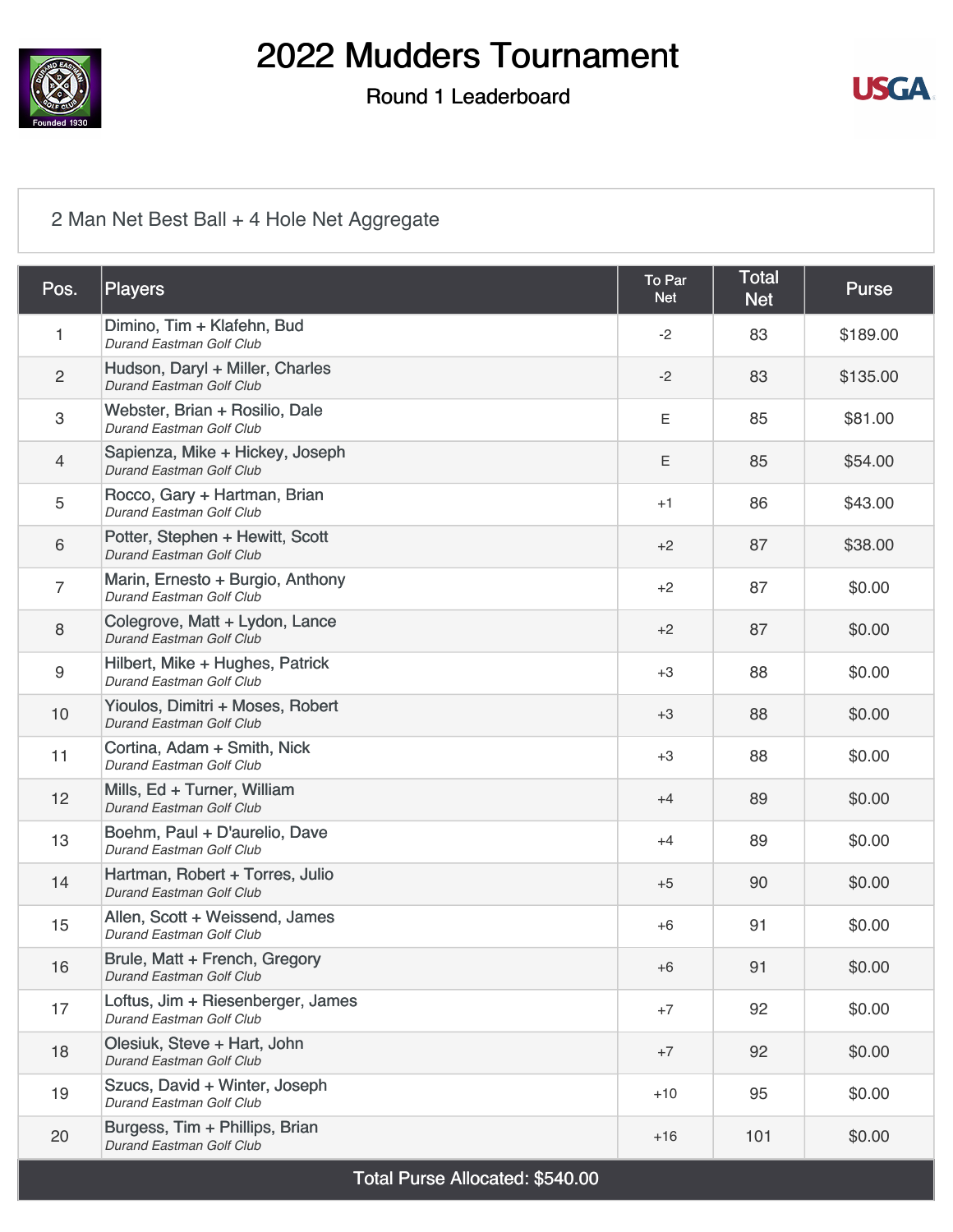

### Round 1 Leaderboard



| <b>Team Net Skins</b>                                       |              |              |                |  |
|-------------------------------------------------------------|--------------|--------------|----------------|--|
| Players                                                     | <b>Skins</b> | <b>Purse</b> | <b>Details</b> |  |
| Hartman, Robert + Torres, Julio<br>Durand Eastman Golf Club |              | \$200.00     | Net 8 on 18    |  |
| Total Purse Allocated: \$200.00                             |              |              |                |  |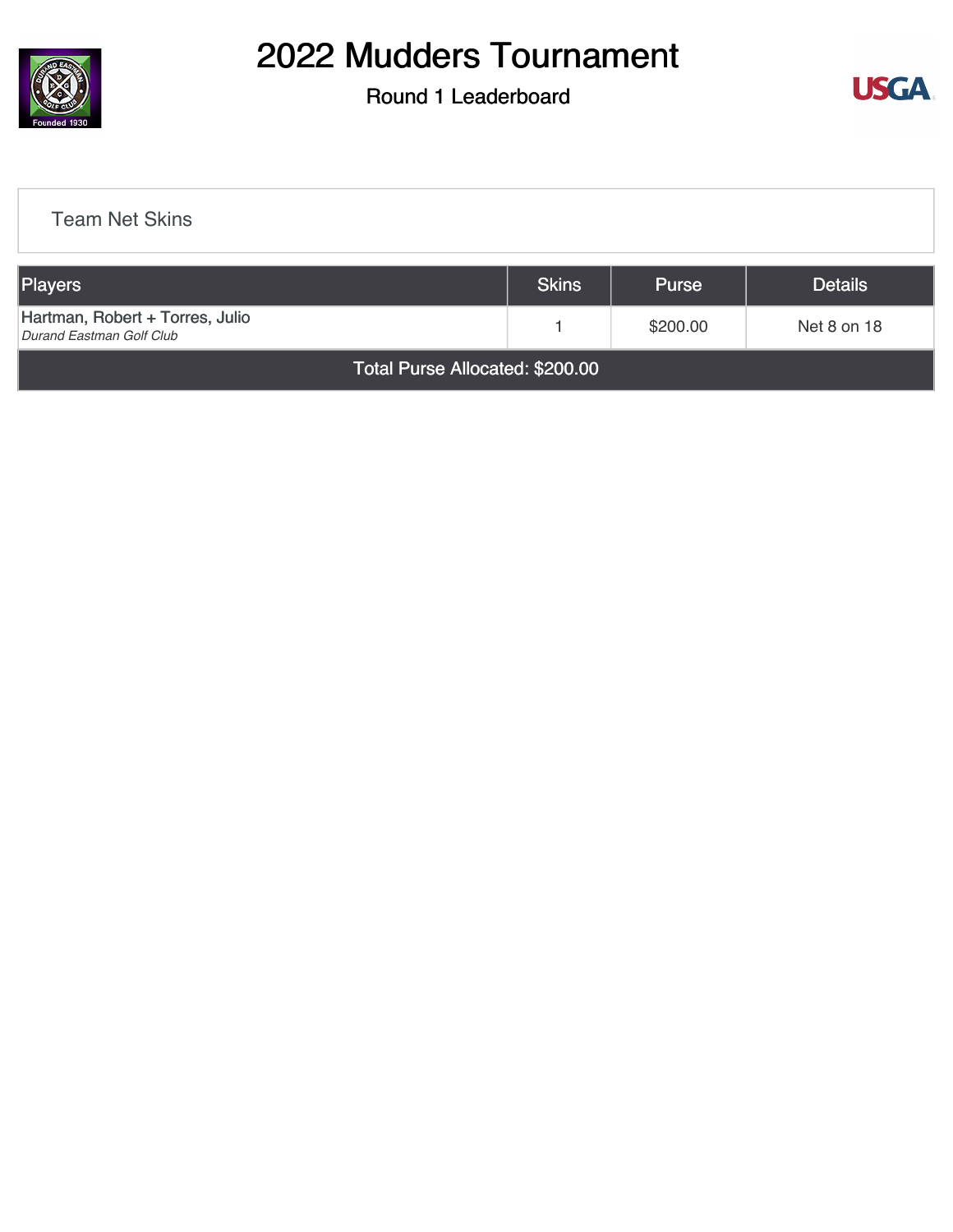

### Round 1 Leaderboard



#### [Individual Scratch Skins](https://static.golfgenius.com/v2tournaments/8489453830298164411?called_from=&round_index=1)

| Player                                                                                                                                                                                                                                                                                                                                  | <b>Skins</b> | <b>Purse</b> | <b>Details</b> |  |
|-----------------------------------------------------------------------------------------------------------------------------------------------------------------------------------------------------------------------------------------------------------------------------------------------------------------------------------------|--------------|--------------|----------------|--|
| Colegrove, Matt<br>Durand Eastman Golf Club                                                                                                                                                                                                                                                                                             |              | \$25.00      | Birdie on 15   |  |
| Sapienza, Mike<br>Durand Eastman Golf Club                                                                                                                                                                                                                                                                                              |              | \$25.00      | Birdie on 18   |  |
| Rosilio, Dale<br>Durand Eastman Golf Club                                                                                                                                                                                                                                                                                               |              | \$25.00      | Birdie on 12   |  |
| Webster, Brian<br><b>Durand Eastman Golf Club</b>                                                                                                                                                                                                                                                                                       |              | \$25.00      | Birdie on 8    |  |
| $\mathbf{a}$ $\mathbf{b}$ $\mathbf{c}$ $\mathbf{d}$ $\mathbf{c}$ $\mathbf{d}$ $\mathbf{c}$ $\mathbf{c}$ $\mathbf{d}$ $\mathbf{c}$ $\mathbf{d}$ $\mathbf{c}$ $\mathbf{c}$ $\mathbf{d}$ $\mathbf{c}$ $\mathbf{c}$ $\mathbf{d}$ $\mathbf{c}$ $\mathbf{c}$ $\mathbf{c}$ $\mathbf{c}$ $\mathbf{c}$ $\mathbf{c}$ $\mathbf{c}$ $\mathbf{$<br>_ |              |              |                |  |

Total Purse Allocated: \$100.00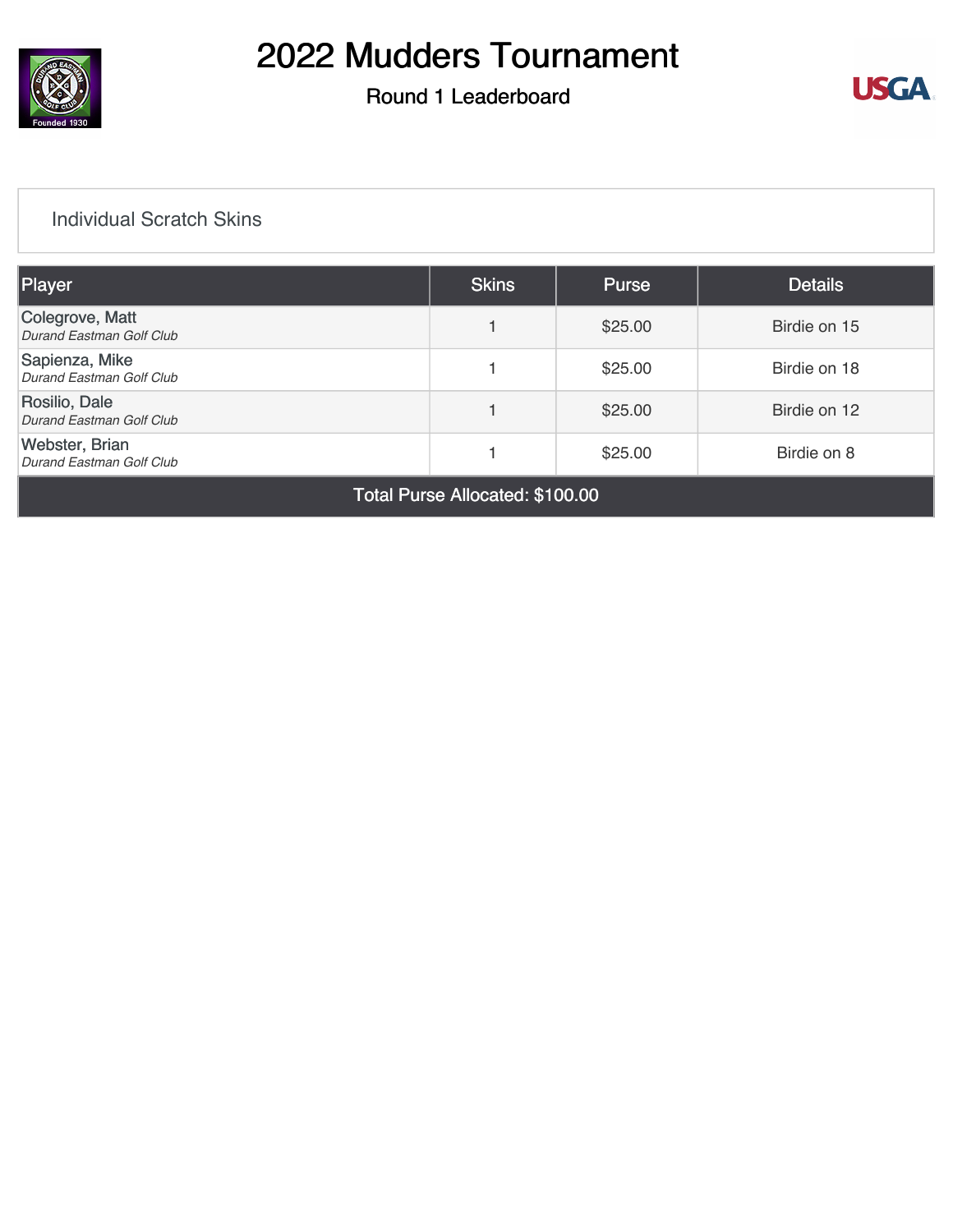

### Round 1 Leaderboard



#### [80% Net Skins Game](https://static.golfgenius.com/v2tournaments/8489457349084339388?called_from=&round_index=1)

| Player                                     | <b>Skins</b> | <b>Purse</b> | <b>Details</b> |
|--------------------------------------------|--------------|--------------|----------------|
| Sapienza, Mike<br>Durand Eastman Golf Club |              | \$50.00      | Eagle on 18    |
| Hartman, Brian<br>Durand Eastman Golf Club |              | \$50.00      | Birdie on 17   |

Total Purse Allocated: \$100.00